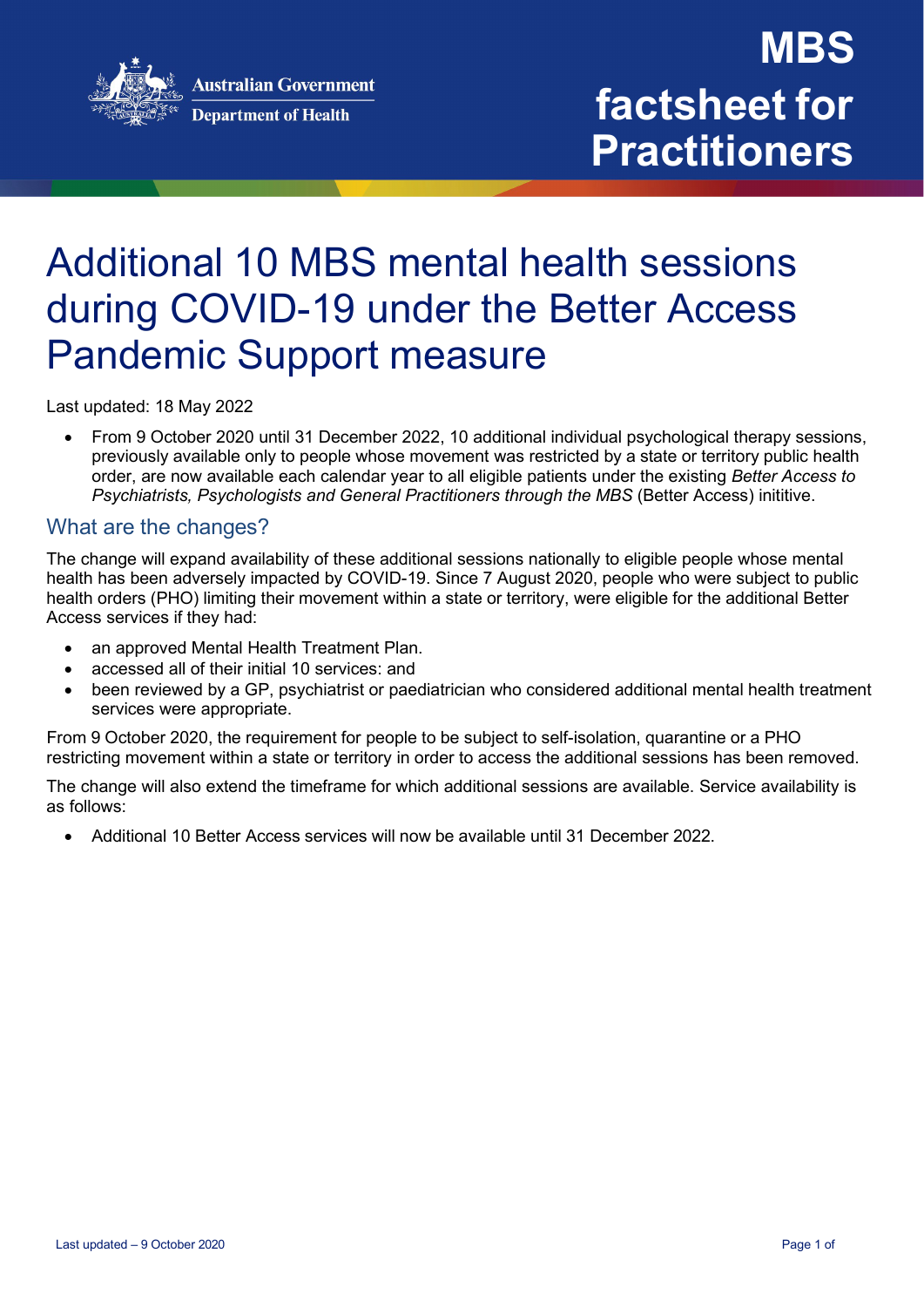

#### **Department of Health**

# **MBS factsheet for Practitioners**

### Are the MBS items changing?

Existing items created for mental health services provided under the *Better Access Pandemic Support*  measure will continue to be used as mental health treatment items for eligible people. The services are:

- 12 face-to-face, telehealth and phone items for focussed psychological strategy treatment services performed by GPs and other medical practitioners working in general practice (Group A41);
- 6 face-to-face, telehealth and phone items for psychological therapy treatment services performed by clinical psychologists (Group M25);
- 18 face-to-face, telehealth and phone items for focussed psychological strategy treatment services performed by psychologists, occupational therapists and social workers (Group M26).

Medicare rebates are available for up to 10 additional individual mental health sessions. This quota may be claimed in each calendar year from 9 October 2020 to 31 December 2022, with a maximum of 20 individual Better Access sessions available each year.

If previously eligible patients (those subject to state or territory public health orders) received a referral for their additional 10 sessions between 7 August 2020 and 9 October 2020, they can continue to access any remaining sessions under that referral up to a maximum of 10 additional mental health sessions.

### Why are the changes being made?

The Government understands that many people with a mental health condition will require additional mental health support at this difficult time. The new mental health services are designed to provide assistance to people who are experiencing severe or enduring mental health impacts from the COVID-19 pandemic.

### Who is eligible for these services?

To be eligible, a patient must have:

- an approved treatment plan (either a Mental Health Treatment Plan, shared care plan, psychiatrist assessment and management plan or approved written record) developed by their medical practitioner (GP, psychiatrist or paediatrician);
- used their initial 10 individual Better Access sessions before they seek a referral for additional sessions; and
- a referral from their reviewing practitioner (a referral is not required when the GP developing a Mental Health Treatment Plan also delivers the psychological therapy sessions).

### What rules apply to use of telehealth and phone services?

There is no change to the rules that apply to telehealth items for Modified Monash Model areas 4-7.

Telehealth services are the preferred approach for substituting a face-to-face consultation. However, there are separate items available for audio-only services where appropriate. Further information about telehealth services can be found on the [MBS Online](http://www.mbsonline.gov.au/internet/mbsonline/publishing.nsf/Content/Factsheet-Telehealth-Arrangements-Jan22) website.

No specific equipment is required to provide Medicare-compliant telehealth services. Practitioners must ensure that their chosen telecommunications solution meets their clinical requirements and satisfies privacy laws. To assist providers with their privacy obligations, a privacy checklist for telehealth services has been made available on [MBS Online.](http://www.mbsonline.gov.au/internet/mbsonline/publishing.nsf/Content/Factsheet-TelehealthPrivChecklist) Further information can be found on the [Australian Cyber Security Centre](https://www.cyber.gov.au/publications/web-conferencing-security) [website.](https://www.cyber.gov.au/publications/web-conferencing-security)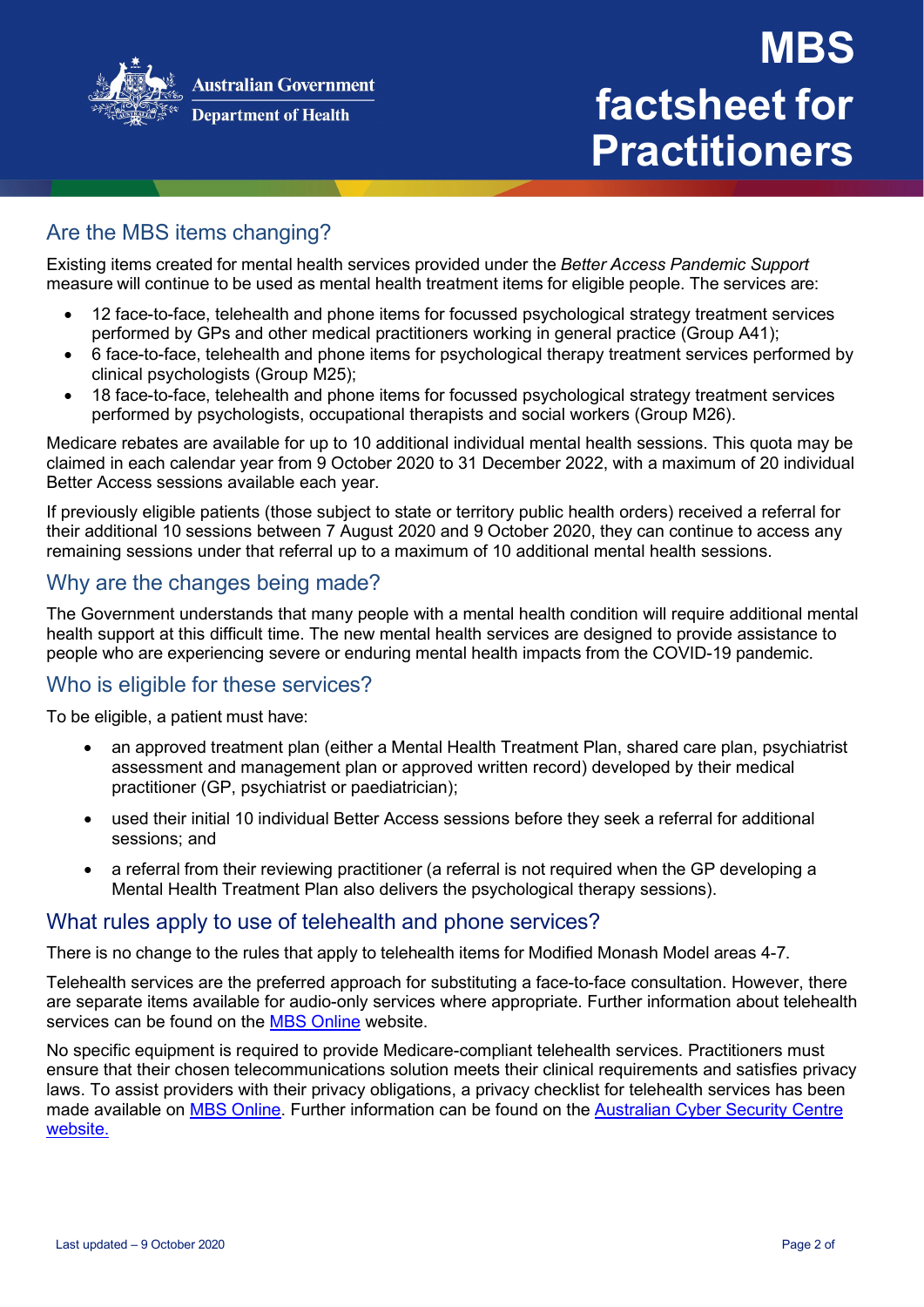

# **MBS factsheet for Practitioners**

### Do GPs need to bulk bill certain patients for the additional FPS items?

No. There is no requirement for GPs and other medical practitioners in general practice to bulk bill Commonwealth concession card holders, children under 16 years of age, and patients who are more vulnerable to COVID-19. It is at the discretion of the doctor to determine the appropriate billing arrangement.

### Can referrals made between 7 August 2020 and 9 October 2020 still be used under these changes?

Yes, a patient can continue to use additional sessions under a referral issued between 7 August 2020 and 9 October 2020.

### Can a referral for additional Better Access sessions be used across multiple calendar years?

To ensure the greatest flexibility for patients and practitioners, and consistency with the existing referral process for Better Access services, referrals for additional Better Access sessions can be used across more than one calendar year, as long as no more than 20 sessions are accessed in any 1 calendar year.

If a patient is referred for an additional number of Better Access sessions (up to a maximum of 10) and they do not use all of the services stated on the referral by the end of the calendar year, they can continue to use the referral to access remaining services in the next calendar year. Any services accessed in the following calendar year will count towards the maximum of 20 sessions in that calendar year.

Once the patient has used all the sessions stated on their referral, you are required to refer in accordance with the current Better Access initiative. For example, if a patient is referred for 10 additional sessions in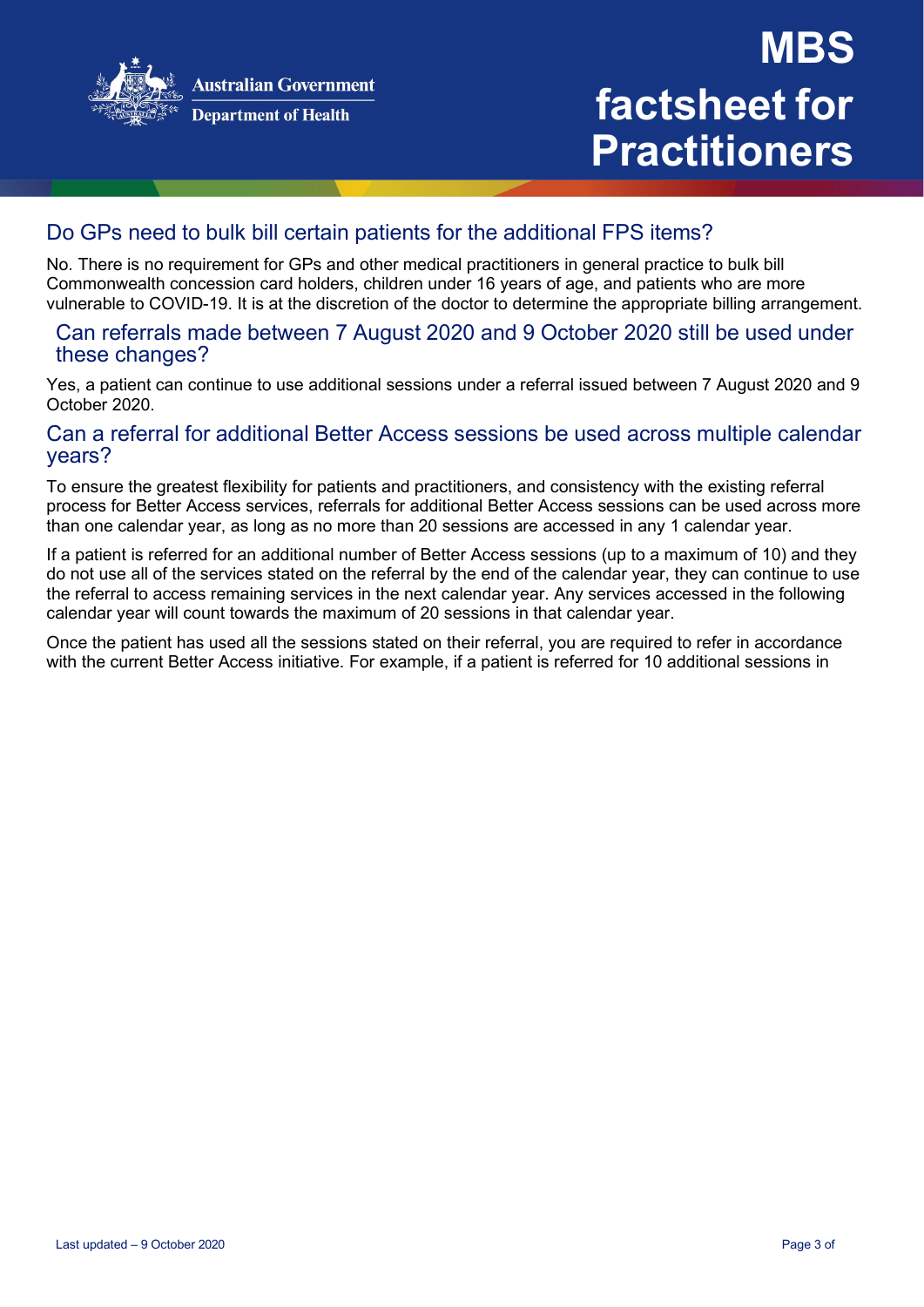

**Department of Health** 

# **MBS factsheet for Practitioners**

2020 and only uses 6 sessions before 31 December 2020, they can continue to use this referral to access 4 sessions in 2021. Once they have used all the additional sessions stated on the referral, any further services will need to comply with existing processes under Better Access e.g. a patient can only be referred for a maximum of 6 services, until they have completed all 10 initial Better Access sessions.

#### Do I need to use item 2712 as the review item in making a referral for the additional sessions?

Eligible patients need to see their GP, psychiatrist or paediatrician (the reviewing practitioner) for a review and referral to access the additional 10 sessions performed by allied health professionals. The reviewing practitioner is not required to claim a 'Review' Medicare item (Item 2712). A review can occur using one of the consultation items if a patient has already had a review in the last 3 months.

A referral is not required when the GP who developed the Mental Health Treatment Plan delivers the psychological therapy sessions.

### Can providers claim bulk billing rebates through Services Australia?

Registered practitioners providing treatment services for the additional Better Access items can claim bulkbilled services for eligible patients using the item numbers 10990 and 10991 through online claiming with Services Australia, as per existing arrangements.

From 9 October 2020, all claims that meet the eligibility criteria will be paid through Services Australia.

### What does this mean for providers?

Medical and allied health practitioners will be able to provide additional support for their patients who will clinically benefit from additional sessions.

### How will these changes affect patients?

Eligible patients will benefit through receiving additional mental health treatment and support at a time of increased emotional and mental stress.

### Who was consulted on the changes?

Due to the nature of the COVID-19 pandemic emergency, it was not reasonably practicable to undertake normal consultations with stakeholders prior to the creation of these MBS items. The Government has been receiving information and advice from stakeholders on the mental health impact of patients as a result of COVID-19 pandemic, which has informed both the existing Better Access Pandemic Support Measure as well as the expansion of the measure from 9 October 2020.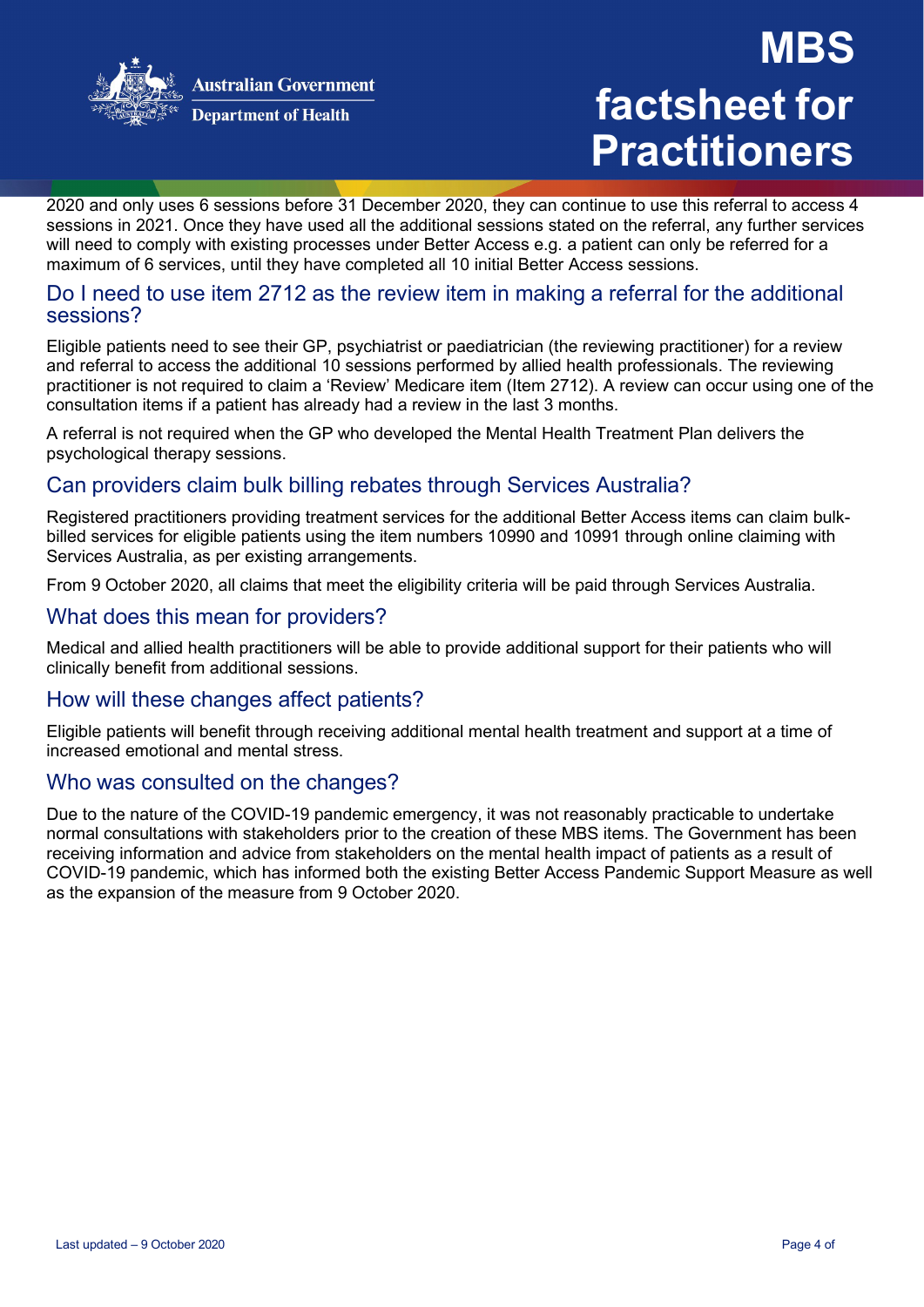

#### **Department of Health**

### **MBS factsheet for Practitioners**

### How will the changes be monitored and reviewed?

The Department of Health will monitor the use of the new MBS mental health items by eligible providers and the number of sessions used by patients. Use of the items that do not seem to be in accordance with the relevant Medicare guidelines and legislation will be actioned appropriately.

### Where can I find more information?

The full item descriptor(s) and information on other changes to the MBS can be found on the MBS Online website at [www.mbsonline.gov.au.](http://www.mbsonline.gov.au/) You can also subscribe to future MBS updates by visiting [MBS Online](http://www.mbsonline.gov.au/) and clicking 'Subscribe'.

The Department of Health provides an email advice service for providers seeking advice on interpretation of the MBS items and rules, the Health Insurance Act 1973 and associated regulations. If you have a query relating exclusively to interpretation of the Schedule, you should email [askMBS@health.gov.au.](mailto:askMBS@health.gov.au)

In addition, you can subscribe to ['News for Health Professionals' o](https://www.servicesaustralia.gov.au/organisations/health-professionals/news/all)n the Services Australia website to receive regular news highlights.

If you are seeking advice in relation to Medicare billing, claiming, payments, or obtaining a provider number, please go to the Health Professionals page on the Services Australia website or contact the Services Australia on the Provider Enquiry Line – 13 21 50.

A list of the new items are on the following pages.

*Please note that the information provided is a general guide only. It is ultimately the responsibility of treating practitioners to use their professional judgment to determine the most clinically appropriate services to provide, and then to ensure that any services billed to Medicare fully meet the eligibility requirements outlined in the legislation.*

This sheet is current as of the Last updated date shown above, and does not account for MBS changes *since that date.*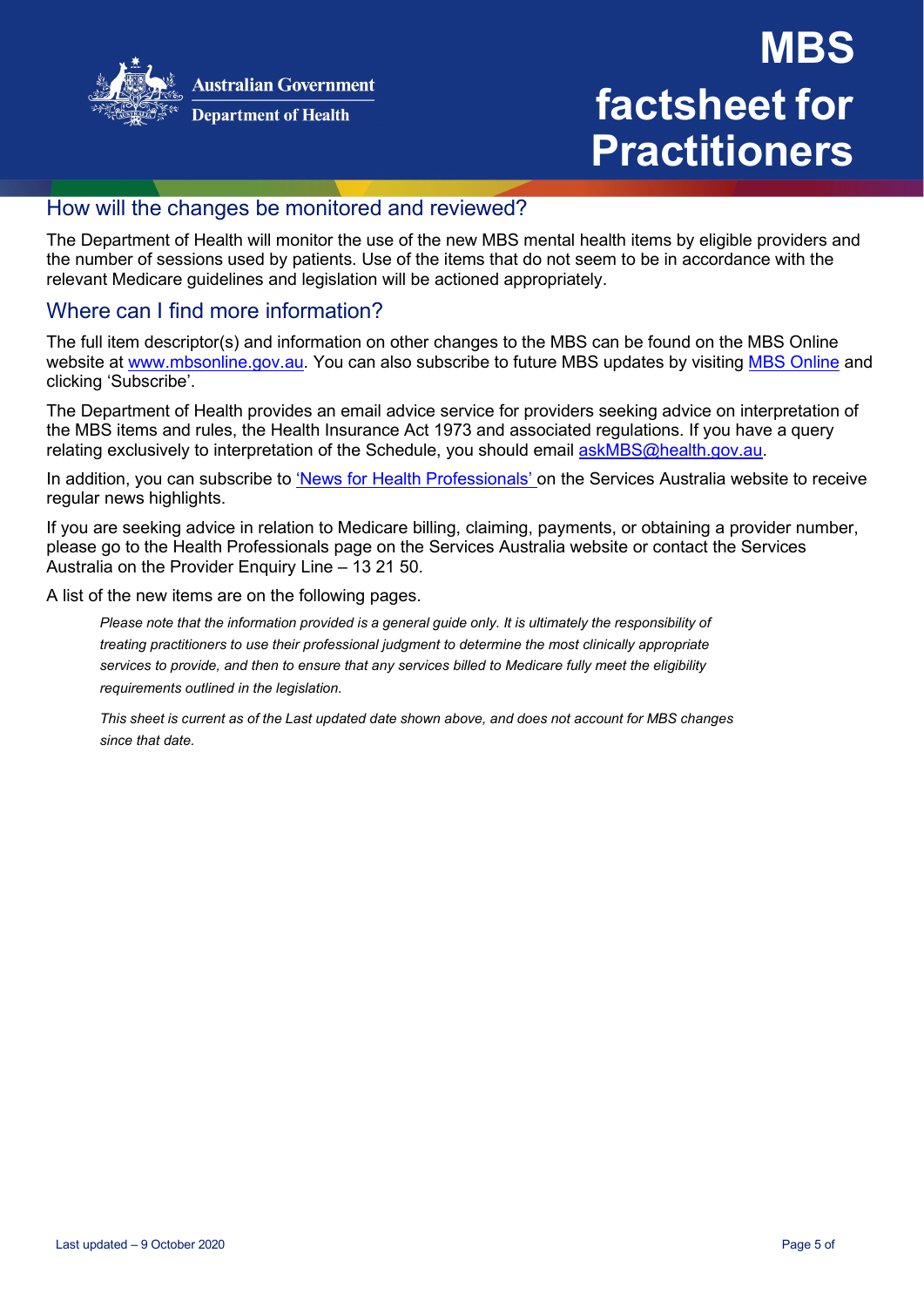

| <b>Type</b>      | Item<br><b>Number</b> | Category | Group | Sub<br>Group | <b>Description</b>                                                                                                                                       |
|------------------|-----------------------|----------|-------|--------------|----------------------------------------------------------------------------------------------------------------------------------------------------------|
| $GP$ (F2F)       | 93300                 |          | A41   |              | GP, focussed psychological strategies treatment service, 30 to 40 minutes, GP<br>registered with CEM, patient to access 10+ Better Access services       |
| GP (telehealth)  | 93301                 |          | A41   |              | GP, focussed psychological strategies treatment service, 30 to 40 minutes, GP<br>registered with CEM, patient to access 10+ Better Access services       |
| GP (phone)       | 93302                 |          | A41   |              | GP, focussed psychological strategies treatment service, 30 to 40 minutes, GP<br>registered with CEM, patient to access 10+ Better Access services       |
| $GP$ (F2F)       | 93303                 |          | A41   |              | GP, focussed psychological strategies treatment service, at least 40 minutes,<br>GP registered with CEM, patient to<br>access 10+ Better Access services |
| GP (telehealth)  | 93304                 |          | A41   |              | GP, focussed psychological strategies treatment service, at least 40 minutes,<br>GP registered with CEM, patient to access 10+ Better Access services    |
| GP (phone)       | 93305                 |          | A41   |              | GP, focussed psychological strategies treatment service, at least 40 minutes,<br>GP registered with CEM, patient to access 10+ Better Access services    |
| OMP (F2F)        | 93306                 |          | A41   | 2            | OMP, focussed psychological strategies treatment service, 30 to 40 minutes,<br>OMP registered with CEM, patient<br>to access 10+ Better Access services  |
| OMP (telehealth) | 93307                 |          | A41   | 2            | OMP, focussed psychological strategies treatment service, 30 to 40 minutes,<br>OMP registered with CEM, patient to access 10+ Better Access services     |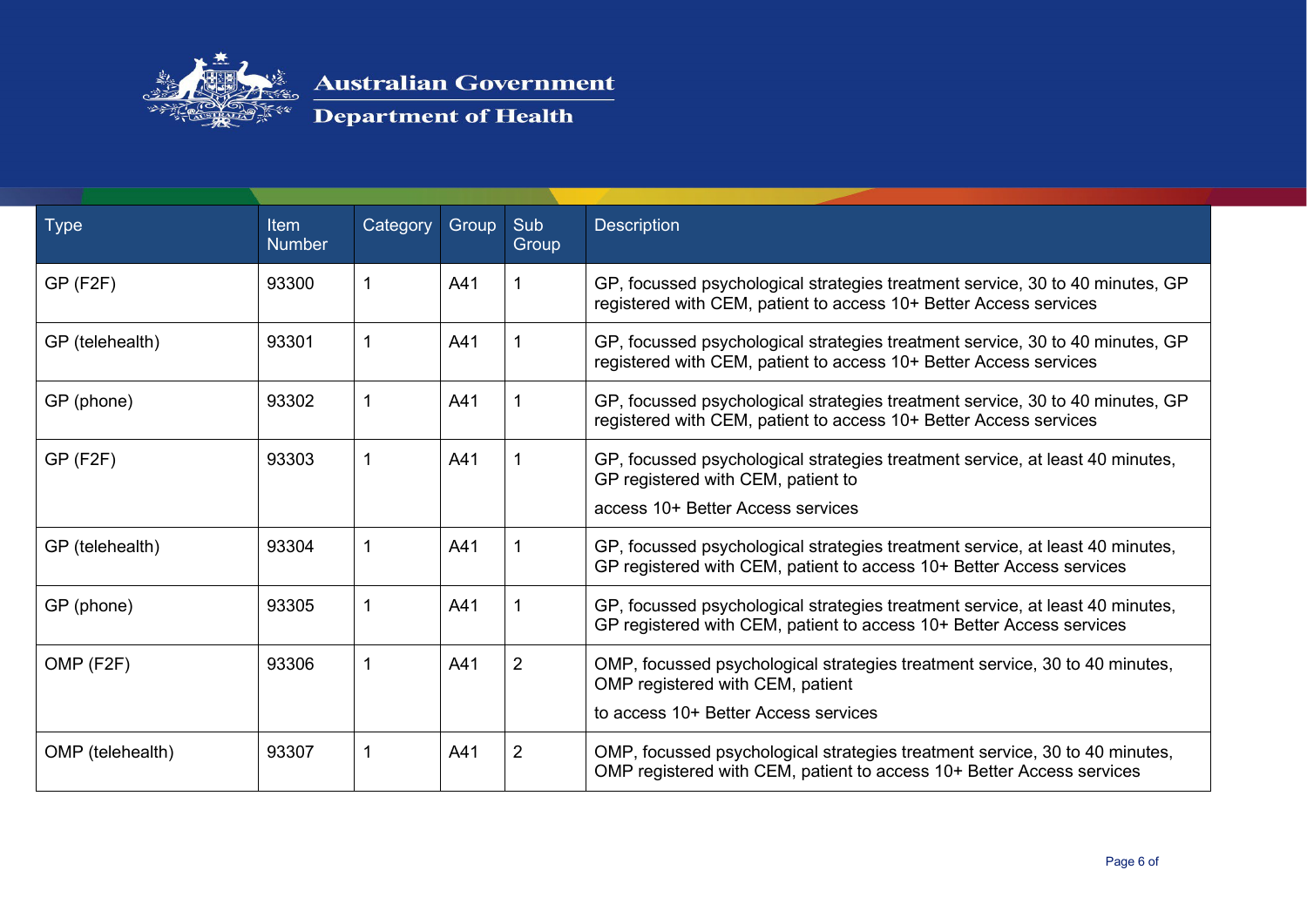

| <b>Type</b>                           | Item<br><b>Number</b> | Category | Group | Sub<br>Group   | <b>Description</b>                                                                                                                                         |
|---------------------------------------|-----------------------|----------|-------|----------------|------------------------------------------------------------------------------------------------------------------------------------------------------------|
| OMP (phone)                           | 93308                 |          | A41   | $\overline{2}$ | OMP, focussed psychological strategies treatment service, 30 to 40 minutes,<br>OMP registered with CEM, patient to access 10+ Better Access services       |
| OMP (F2F)                             | 93309                 |          | A41   | 2              | OMP, focussed psychological strategies treatment service, at least 40 minutes,<br>OMP registered with CEM,<br>patient to access 10+ Better Access services |
| OMP (telehealth)                      | 93310                 |          | A41   | 2              | OMP, focussed psychological strategies treatment service, at least 40 minutes,<br>OMP registered with CEM,<br>patient to access 10+ Better Access services |
| OMP (phone)                           | 93311                 |          | A41   | 2              | OMP, focussed psychological strategies treatment service, at least 40 minutes,<br>OMP registered with CEM, patient to access 10+ Better Access services    |
| Clinical psychologist (F2F)           | 93330                 | 8        | M25   |                | Clinical psychologist, psychological therapy health service, 30 to 50 minutes,<br>patient to access 10+ Better Access services                             |
| Clinical psychologist<br>(telehealth) | 93331                 | 8        | M25   |                | Clinical psychologist, psychological therapy health service, 30 to 50 minutes,<br>patient to access 10+ Better Access services                             |
| Clinical psychologist<br>(phone)      | 93332                 | 8        | M25   |                | Clinical psychologist, psychological therapy health service, 30 to 50 minutes,<br>patient to access 10+ Better Access services                             |
| Clinical psychologist (F2F)           | 93333                 | 8        | M25   |                | Clinical psychologist, psychological therapy health service, at least 50 minutes,<br>patient to access 10+ Better Access services                          |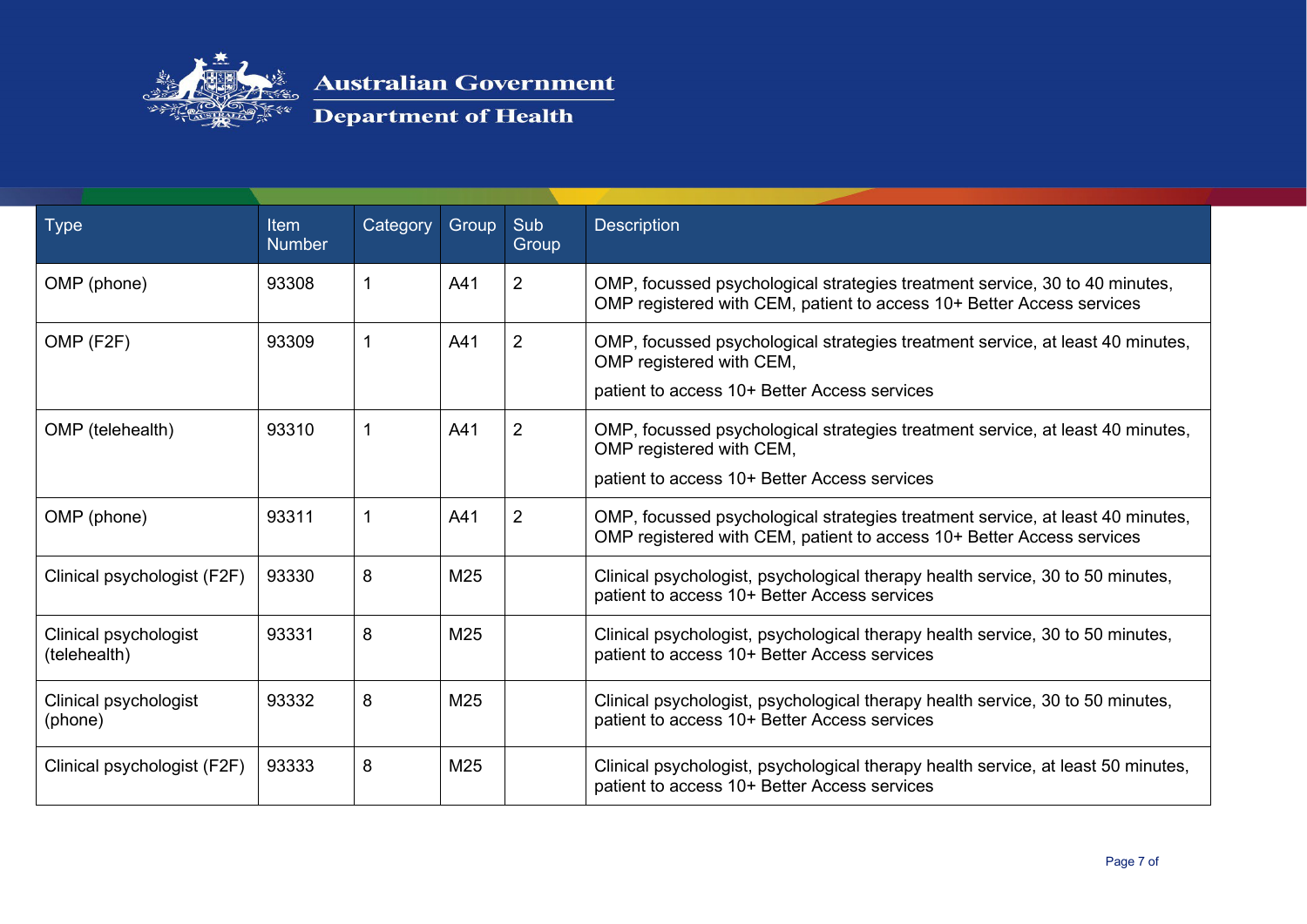

| <b>Type</b>                           | <b>Item</b><br><b>Number</b> | Category | Group | Sub<br>Group   | <b>Description</b>                                                                                                                             |
|---------------------------------------|------------------------------|----------|-------|----------------|------------------------------------------------------------------------------------------------------------------------------------------------|
| Clinical psychologist<br>(telehealth) | 93334                        | 8        | M25   |                | Clinical psychologist, psychological therapy health service, at least 50 minutes,<br>patient to access 10+ Better Access services              |
| Clinical psychologist<br>(phone)      | 93335                        | 8        | M25   |                | Clinical psychologist, psychological therapy health service, at least 50 minutes,<br>patient to access 10+ Better Access services              |
| Psychologist (F2F)                    | 93350                        | 8        | M26   |                | Psychologist, focussed psychological strategies treatment service, 20 to 50<br>minutes, patient to access 10+ Better Access services           |
| Psychologist (telehealth)             | 93351                        | 8        | M26   |                | Psychologist, focussed psychological strategies treatment service, 20 to 50<br>minutes, patient to access 10+ Better Access services           |
| Psychologist (phone)                  | 93352                        | 8        | M26   |                | Psychologist, focussed psychological strategies treatment service, 20 to 50<br>minutes, patient to access 10+ Better Access services           |
| Psychologist (F2F)                    | 93352                        | 8        | M26   | 2              | Psychologist, focussed psychological strategies treatment service, at least 50<br>minutes, patient to access 10+Better Access services         |
| Psychologist (telehealth)             | 93352                        | 8        | M26   | $\overline{2}$ | Psychologist, focussed psychological strategies treatment service, at least 50<br>minutes, patient to access 10+Better Access services         |
| Psychologist(phone)                   | 93352                        | 8        | M26   | 2              | Psychologist, focussed psychological strategies treatment service, at least 50<br>minutes, patient to access 10+Better Access services         |
| Occupational therapist<br>(F2F)       | 93356                        | 8        | M26   | 3              | Occupational therapist, focussed psychological strategies treatment service, 20<br>to 50 minutes, patient to access 10+ Better Access services |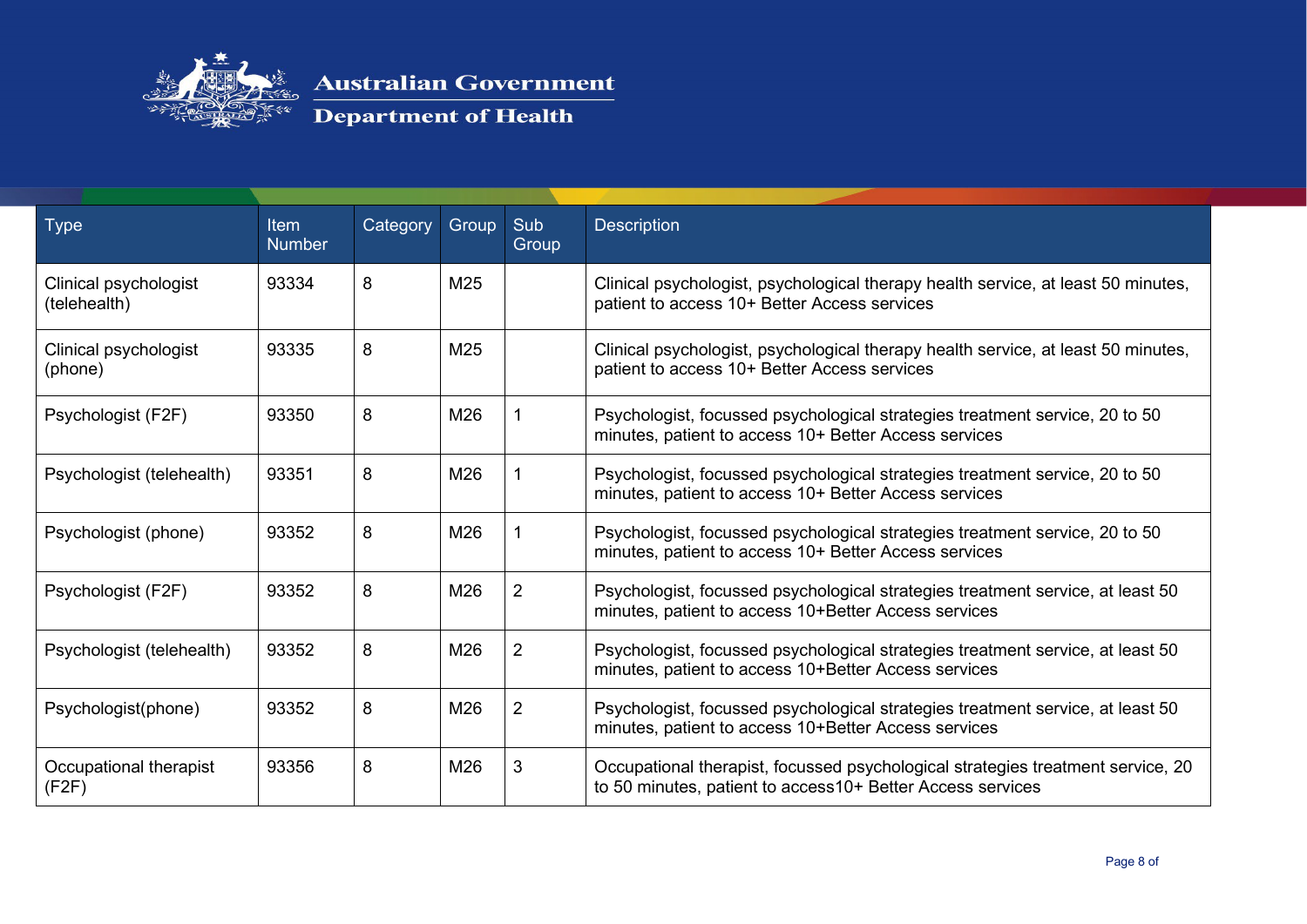

| Type                                   | <b>Item</b><br><b>Number</b> | Category | Group | Sub<br>Group | <b>Description</b>                                                                                                                                |
|----------------------------------------|------------------------------|----------|-------|--------------|---------------------------------------------------------------------------------------------------------------------------------------------------|
| Occupational therapist<br>(telehealth) | 93357                        | 8        | M26   | 3            | Occupational therapist, focussed psychological strategies treatment service, 20<br>to 50 minutes, patient to access 10+ Better Access services    |
| Occupational therapist<br>(phone)      | 93358                        | 8        | M26   | 3            | Occupational therapist, focussed psychological strategies treatment service, 20<br>to 50 minutes, patient to access 10+ Better Access services    |
| Occupational therapist<br>(F2F)        | 93359                        | 8        | M26   | 3            | Occupational therapist, focussed psychological strategies treatment service, at<br>least 50 minutes, patient toaccess 10+ Better Access services  |
| Occupational therapist<br>(telehealth) | 93360                        | 8        | M26   | 3            | Occupational therapist, focussed psychological strategies treatment service, at<br>least 50 minutes, patient to access 10+ Better Access services |
| Occupational therapist<br>(phone)      | 93361                        | 8        | M26   | 3            | Occupational therapist, focussed psychological strategies treatment service, at<br>least 50 minutes, patient toaccess 10+ Better Access services  |
| Social worker(F2F)                     | 93362                        | 8        | M26   | 4            | Social worker, focussed psychological strategies treatment service, 20 to 50<br>minutes, patient to access 10+Better Access services              |
| Social worker (telehealth)             | 93363                        | 8        | M26   | 4            | Social worker, focussed psychological strategies treatment service, 20 to 50<br>minutes, patient to access 10+Better Access services              |
| Social worker (phone)                  | 93364                        | 8        | M26   | 4            | Social worker, focussed psychological strategies treatment service, 20 to 50<br>minutes, patient to access 10+ Better Access services             |
| Social worker (F2F)                    | 93365                        | 8        | M26   | 4            | Social worker, focussed psychological strategies treatment service, at least 50<br>minutes, patient to access 10+ Better Access services          |